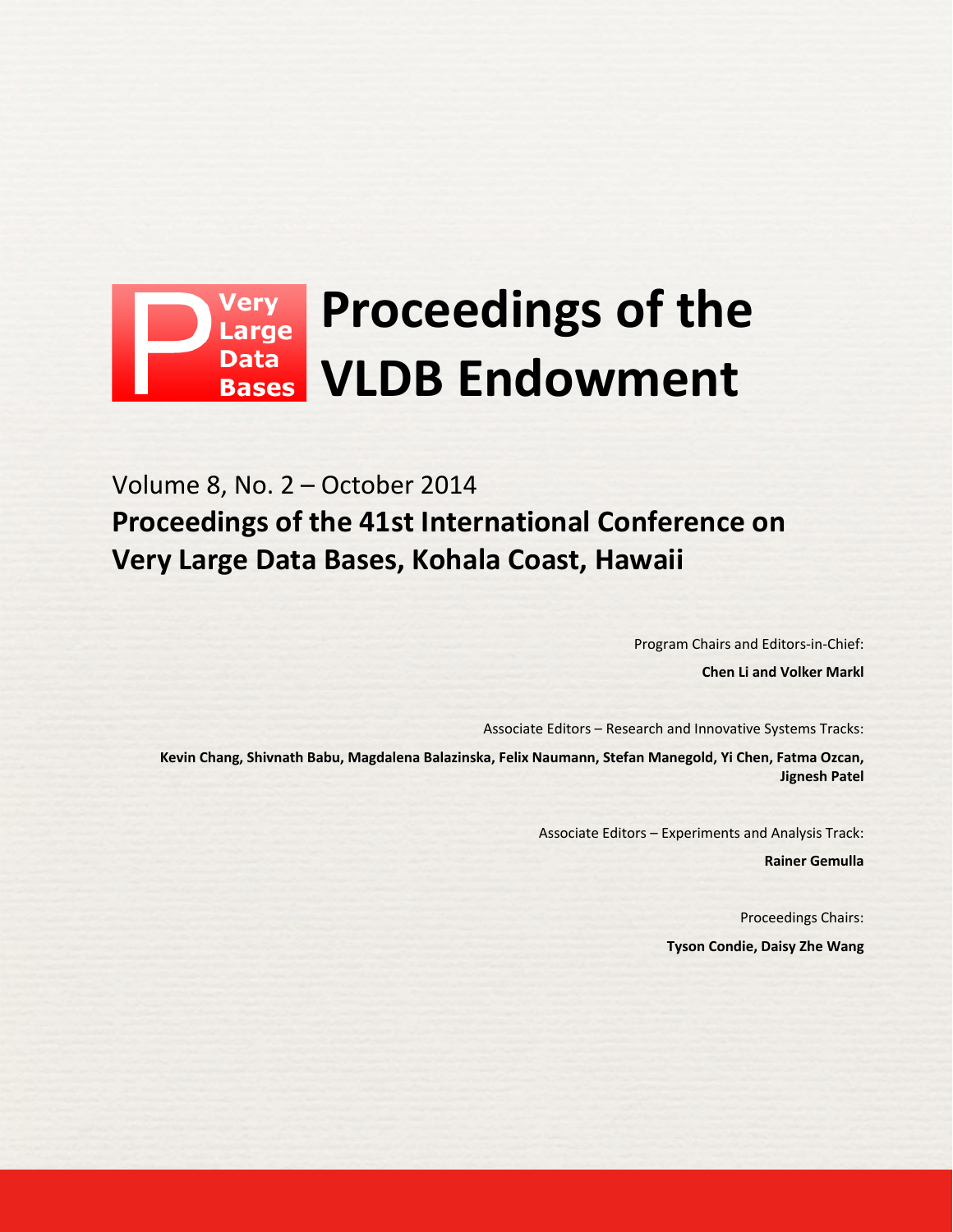PVLDB – Proceedings of the VLDB Endowment

Volume 8, No. 2, October 2014.

The 41st International Conference on Very Large Data Bases, Kahola Coast, Hawaii.

# **Copyright 2014 VLDB Endowment**

This work is licensed under the Creative Commons Attribution-NonCommercial-NoDerivs 3.0 Unported License. To view a copy of this license, visit [http://creativecommons.org/licenses/by-nc-nd/3.0/.](http://creativecommons.org/licenses/by-nc-nd/3.0/) Obtain permission prior to any use beyond those covered by the license. Contact copyright holder by emailing info@vldb.org.

# Volume 8, Number 2, October 2014: VLDB 2015 Pages ii - ix and 101 - 185 ISSN 2150-8097

Additional copies only online at: portal.acm.org, arxiv.org/corr, and www.vldb.org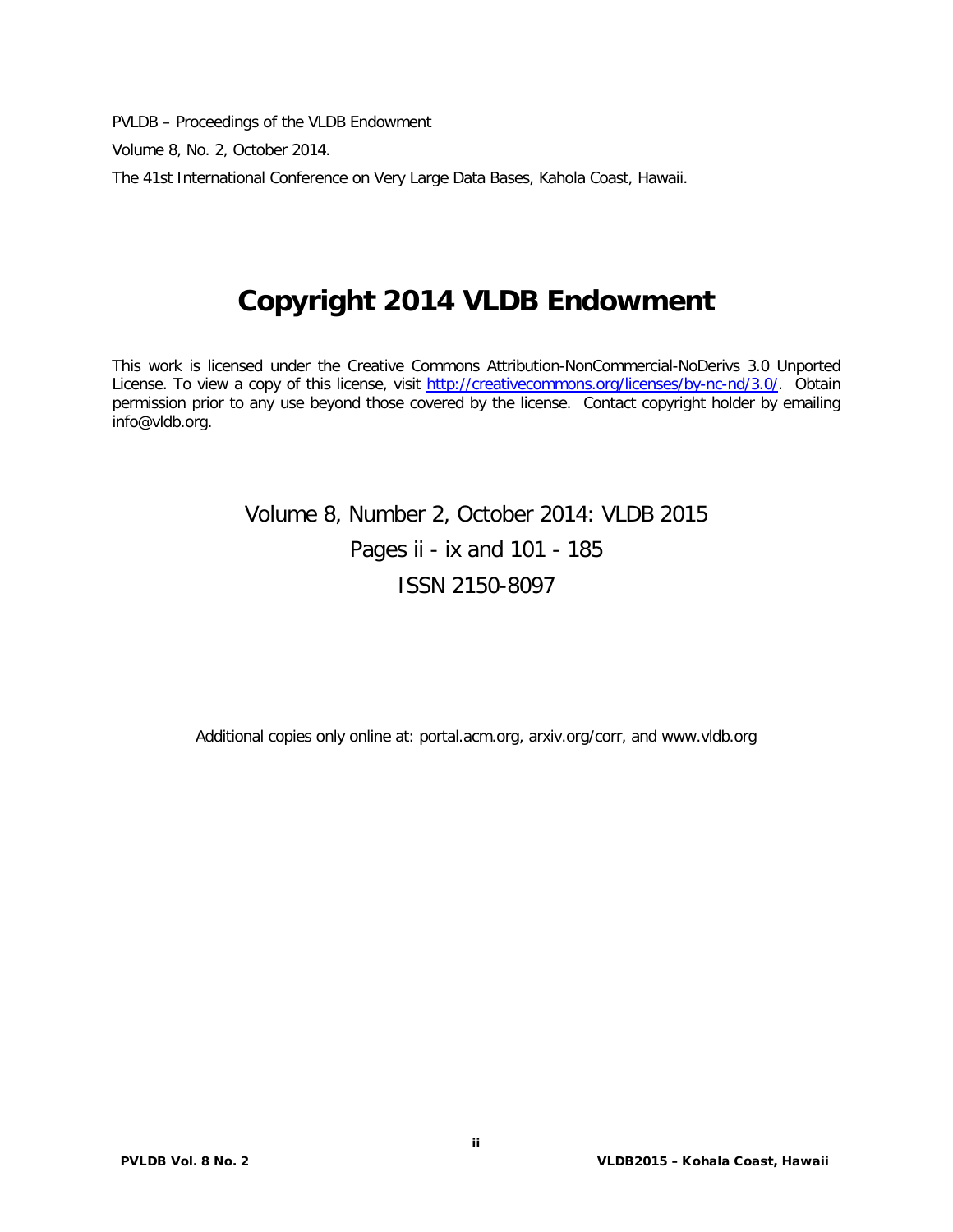|                                                                                                                                                                                                                                     | ii<br>iii<br>iv |
|-------------------------------------------------------------------------------------------------------------------------------------------------------------------------------------------------------------------------------------|-----------------|
| <b>Letters</b>                                                                                                                                                                                                                      |                 |
|                                                                                                                                                                                                                                     | ix              |
| <b>Research Papers</b>                                                                                                                                                                                                              |                 |
| Selectivity Estimation on Streaming Spatio-Textual Data Using Local Correlations                                                                                                                                                    | 101             |
|                                                                                                                                                                                                                                     | 113             |
| Scaling Up Crowd-Sourcing to Very Large Datasets: A Case for Active Learning                                                                                                                                                        | 125             |
| Barzan Mozafari, Purna Sarkar, Michael Franklin, Michael Jordan, Samuel Madden<br>CANDS: Continuous Optimal Navigation via Distributed Stream Processing<br>Dingyu Yang, Dongxiang Zhang, Kian-Lee Tan, Jian Cao, Frédéric Le Mouël | 137             |
|                                                                                                                                                                                                                                     | 149             |
|                                                                                                                                                                                                                                     | 161             |
|                                                                                                                                                                                                                                     | 173             |

### **TABLE OF CONTENTS**

**Front Matter**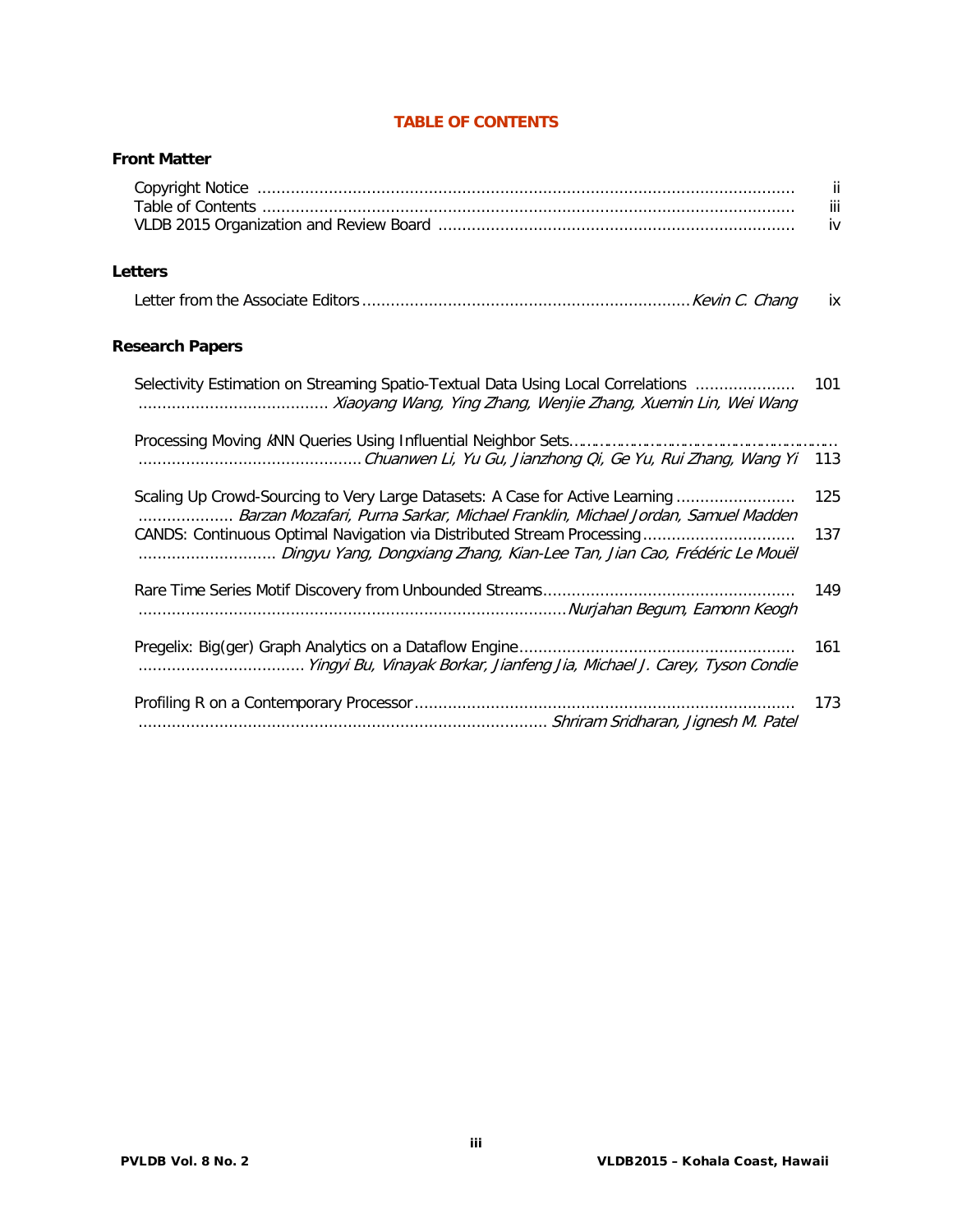### **VLDB 2015 ORGANIZATION AND REVIEW BOARD**

**General Chairs** Michael J. Carey, University of California, Irvine

**Program Chairs and Editors-in-Chief of PVLDB 8** Chen Li, University of California, Irvine Volker Markl, TU Berlin

#### **Research and Innovative Systems Tracks Associate Editors**

Kevin Chang, U Illinois Shivnath Babu, Duke University Felix Naumann, Hasso Plattner Institute Stefan Manegold, CWI Amsterdam Yi Chen, NJIT Fatma Ozcan, IBM Research Almaden Jignesh Patel, University of Wisconsin, Madison Magdalena Balazinska, University of Washington

#### **Experiments and Analysis Track Associate Editors**

Rainer Gemulla, MPI Saarbrücken, Germany

#### **Industrial, Applications and Experience Track Associate Editors**

Anhai Doan, University of Wisconsin, Madison Prasan Roy, Sclera Gregor Hackenbroich, SAP

**Demonstration Chair** Alfons Kemper, TU München

**Tutorial Chairs** Tova Milo, Tel Aviv University Pierre Senellart, Telecom Paris Tech, France

**Panel Chair** Joseph M. Hellerstein, University of California, Berkeley

**PhD Workshop Chairs** Rachel Pottinger (UBC)

**Proceedings Chairs** Daisy Zhe Wang, University of Florida Tyson Condie, University of California, Los Angeles

**Sponsorship Chairs** Michael Franklin, University of California, Berkeley Edward Change, HTC Patrick Valduriez, INRIA

**Local Organization Chair** Lipyeow Lim, University of Hawaii

**Conference and Registration Chairs** Ke Chen, Zhejiang University Cuiping Li, Renmin University

**Publicity and Web Management Chair** Rada Chirkova, North Carolina State

**Treasury Chair** Malu Castellanos, HP Labs

**VLDB Endowment Liaison** Paul Larson, Microsoft Research

**PVLDB Managing Editor** Divesh Srivastava, AT&T Labs

**PVLDB Information Director** Gerald Weber, University of Auckland

**PVLDB Advisory Committee** Philip Bernstein, Michael Böhlen, Peter Buneman,

Susan Davidson, Z. Meral Ozsoyoglu, S. Sudarshan, Gerhard Weikum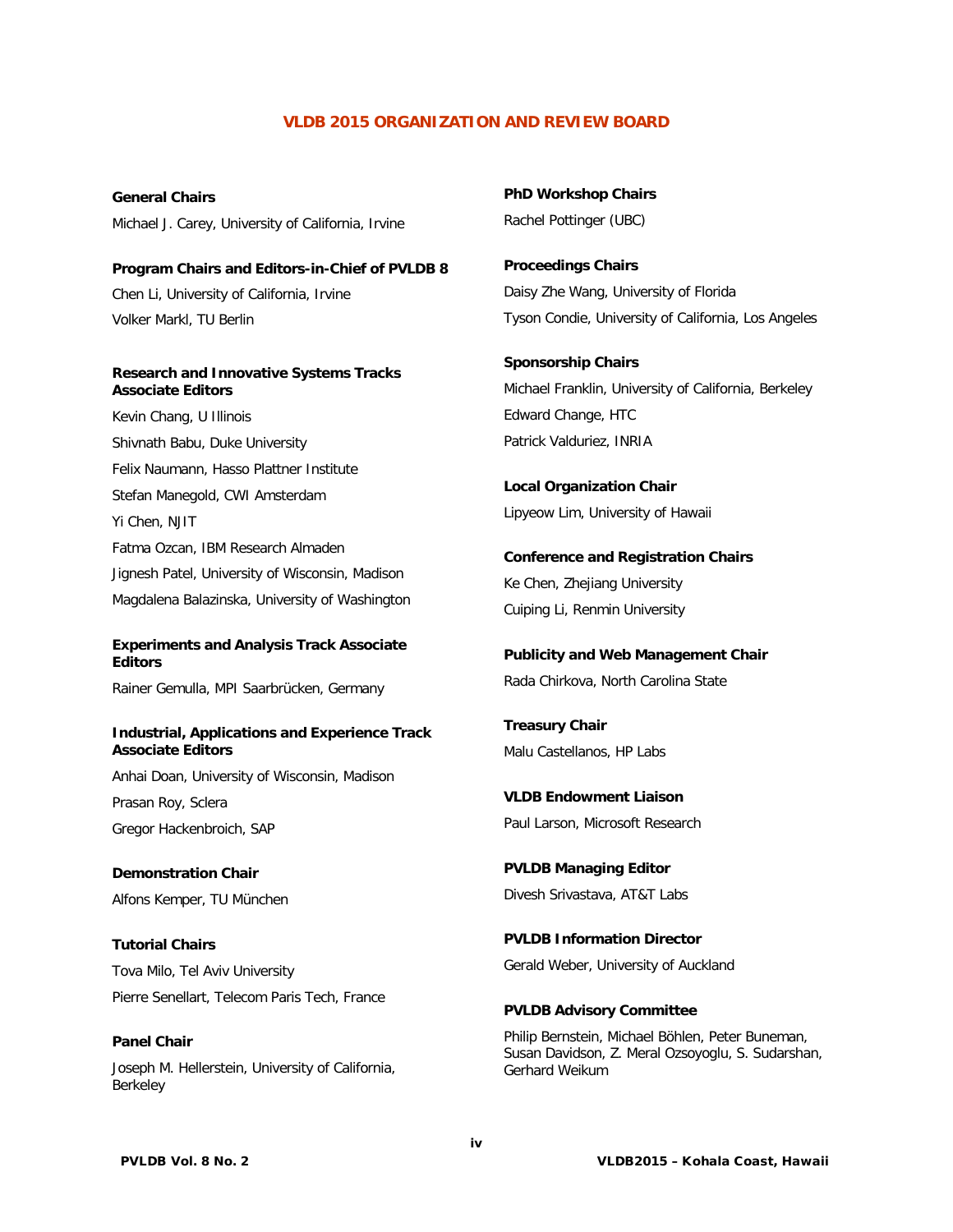#### **Research Track Review Board**

Daniel Abadi, Yale University Alberto Abello, UPC Barcelona Ashraf Aboulnaga, Qatar Computing Research Institute Foto Afrati, NTU Athens Sihem Amer Yahia, CNRS LIG Aijun An, York University Arvind Arasu, Microsoft Research Walid Aref, Purdue University Paolo Atzeni, Roma Tre University Denilson Barbosa, University of Alberta Srikanta Bedathur, IBM Research Philip Bernstein, Microsoft Research Michael Böhlen, University of Zürich Peter Boncz, CWI Amsterdam Angela Bonifati, Lille 1 U and INRIA Philippe Bonnet, IT U of Copenhagen Nico Bruno, Microsoft Alex Buchmann, TU Darmstadt Mike Cafarella, University of Michigan K. Selcuk Candan, Arizona State University Malu Castellanos, HP Labs Kaushik Chakrabarti, Microsoft Research Lei Chen, Hong Kong U of Science and Technology Fei Chiang, McMaster University Byron Choi, Hong Kong Baptist University Philippe Cudre Mauroux, Fribourg University Mahashweta Das, HP Labs Sudipto Das, Microsoft Research Amol Desphande, University of Maryland Stefan Dessloch, TU Kaiserslautern Jens Dittrich, Saarland University Alin Dobra, University of Florida Xin Luna Dong, Google Jennie Duggan, MIT Wenfei Fan, University of Edinburgh Alan Fekete, University of Sydney Australia

Peter Fischer, Universität Freiburg Avrilia Floratou, IBM Avigdor Gal, Technion Minos Garofalakis, Technical U of Crete Wolfgang Gatterbauer, Carnegie Mellon U Tingjian Ge, University of Massachusetts Lowell Floris Geerts, University of Antwerp Lukasz Golab, University of Waterloo Torsten Grust, Universität Tübingen Jarek Gryz, York University Dimitrios Gunopulos, University of Athens Hakan Hacigumus, NEC Labs Wook Shin Han, POSTECH Seif Haridi, KTH Stockholm Oktie Hassanzadeh, IBM Research Bingsheng He, Nanyang Technological University Jeffrey Heer, University of Washington Herodotos Herodotou, Microsoft Research Katja Hose, Aalborg University Vagelis Hristidis, University of California, Riverside Jeong-Hyon Hwang, State University of New York at Albany Stratos Idreos, Harvard University Yannis Ioannidis, University Of Athens Zachary Ives, University of Pennsylvania Christopher Jermaine, Rice University Ruoming Jin, Kent State University Alekh Jindal, Massachusetts Institute of Technology Ryan Johnson, University of Toronto Eser Kandogan, IBM Research Almaden Gjergji Kasneci, Hasso Plattner Institute Asterios Katsifodimos, TU Berlin Yannis Katsis, University of California, San Diego Daniel Keim, Universität Konstanz Bettina Kemme, McGill University Eamonn Keogh, University of California, Riverside Martin Kersten, CWI Amsterdam Daniel Kifer, Penn State University Hideaki Kimura, Hewlett Packard George Kollios, Boston University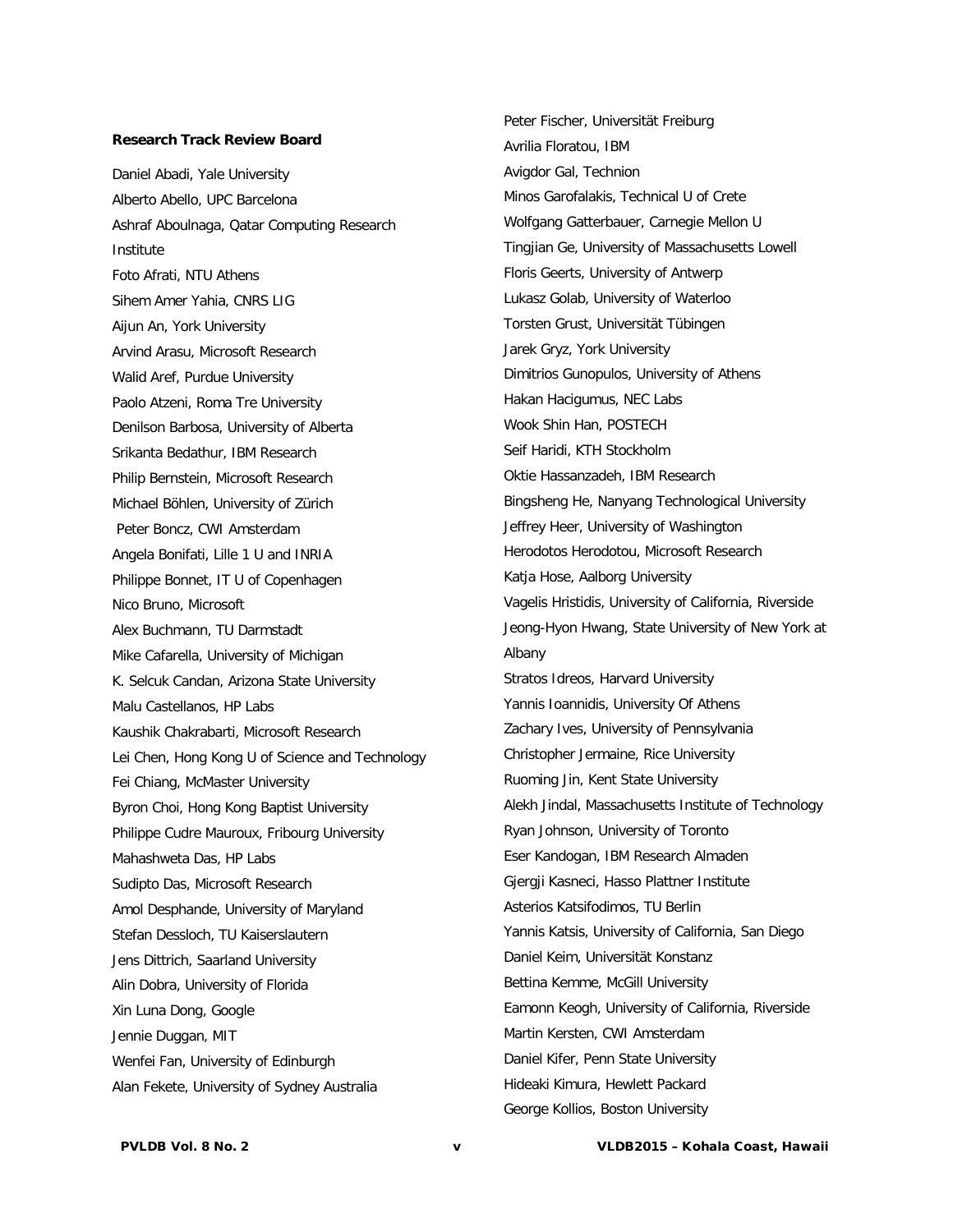Donald Kossman, ETH Zurich Nick Koudas, University of Toronto Georgia Koutrika, HP Labs Tim Kraska, Brown University Harumi Kuno, HP Labs Laks Lakshmanan, University of British Columbia Paul Larson, Microsoft Research Hongrae Lee, Google Wolfgang Lehner, TU Dresden Alberto Lerner, New York University Ulf Leser, Humboldt Universität zu Berlin Justin Levandoski, Microsoft Research Feifei Li, University of Utah Guoliang Li, Tsinghua University Jianzhong Li, Harbin Institute of Technology Yunyao Li, IBM Research Almaden Erietta Liarou, EPF Lausanne Xuemin Lin, University of New South Wales Ziyang Liu, NEC Labs America Eric Lo, Polytecnic University of Hong Kong Guy Lohman, IBM Research Almaden Jiaheng Lu, Renmin University of China Qiong Luo, Hong Kong University of Science and **Technology** Jayant Madhavan, Google Ioana Manolescu, INRIA Patrick Marcel, University of Tours Marta Mattoso, Federal University of Rio de Janeiro Alexandra Meliou, University of Massachusetts Amherst Sergey Melnik, Google Weiyi Meng, Binghamton University Sebastian Michel, Saarland University Iris Miliaraki, Yahoo Labs Barcelona Renee Miller, University of Toronto Zhou Minqi, East China Normal University Prasenjit Mitra, Penn State University Bernhard Mitschang, Universität Stuttgart Mohamed Mokbel, Northeastern University Barzan Mozafari, University of Michigan

Hannes Mühleisen, CWI Amsterdam Arnab Nandi, Ohio State University Vivek Narasayya, Microsoft Research Jeffrey Naughton, University of Wisconsin Madison Rimma Nehme, Microsoft Thomas Neumann, TU Munich Raymond Ng, University of British Columbia Christopher Olston, Google Dan Olteanu, Oxford University & LogicBlox Beng Chin Ooi, National University of Singapore M. Tamer Özsu, University of Waterloo Themis Palpanas, Paris Descartes University Ippokratis Pandis, IBM Research Almaden Dimitris Papadias, Hong Kong U of Science and **Technology** Paolo Papotti, Qatar Computing Research Institute Andy Pavlo, Carnegie Mellon University Torben Bach Pedersen, Aalborg University Jian Pei, Simon Fraser University Peter Pietzuch, Imperial College London Evaggelia Pitoura, University of Ioannina Alkis Polyzotis, Google and University of California, Santa Cruz Fabio Porto, LNCC Brazil Li Qian, Facebook Jorge Arnulfo Quiane Ruiz, Qatar Computing Research Institute Tilmann Rabl, University of Toronto Erhard Rahm, Universität Leipzig Krithi Ramamritham, IIT Bombay Ravi Ramamurthy, Microsoft Research Vijayshankar Raman, IBM Research Almaden Mirek Riedewald, Northeastern University Tore Risch, Uppsala Universitet Kenneth Ross, Columbia University Elke Rundensteiner, Worcester Polytechnic Institute US Barna Saha, AT&T Labs Research Kenneth Salem, University of Waterloo Simonas Saltenis, Aalborg University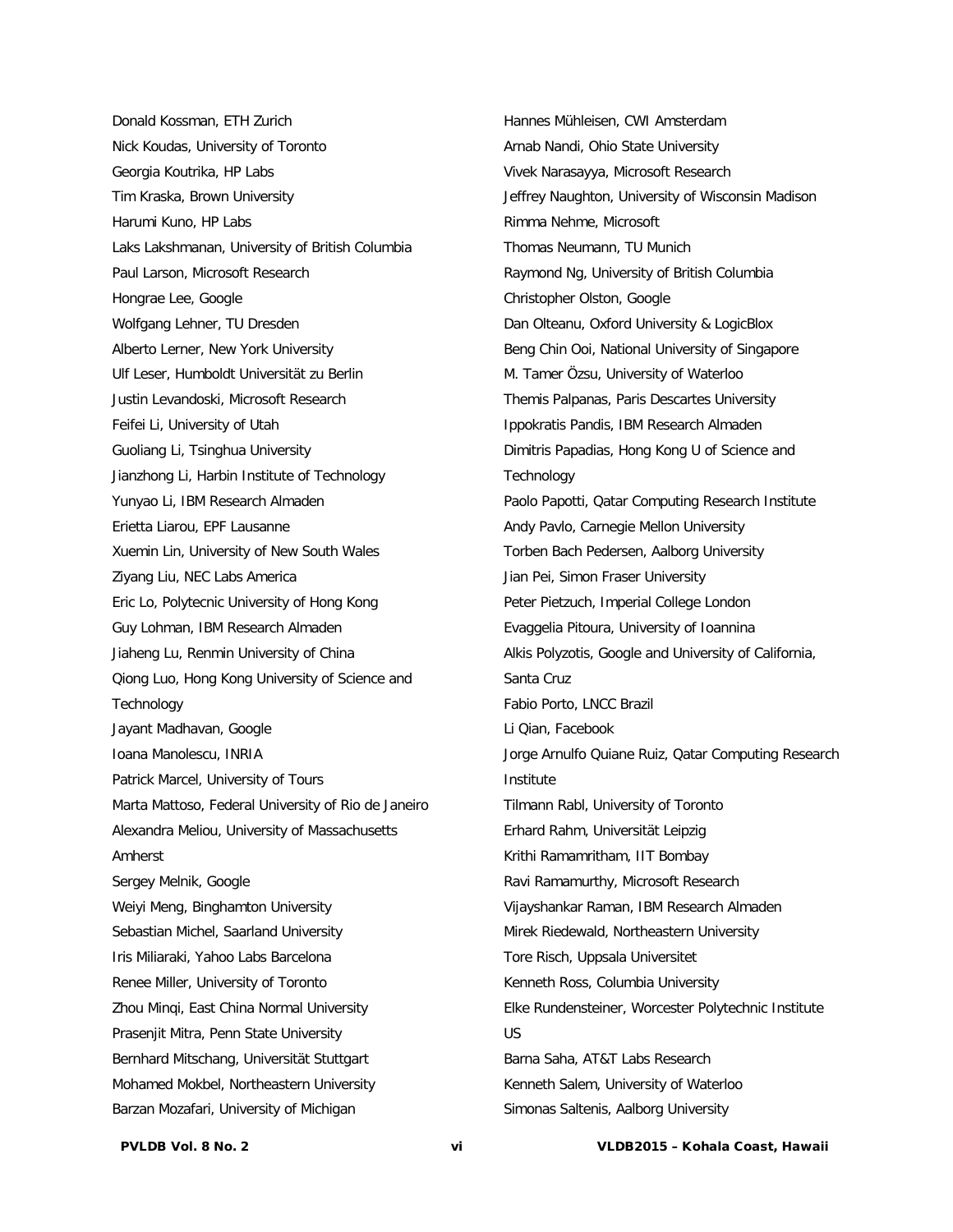Kai Uwe Sattler, TU Ilmenau Eric Sedlar, Oracle Labs Bernhard Seeger, Philipps Universität Marburg Kyuseok Shim, Seoul National University Jerome Simeon, IBM Research Watson Alkis Simitsis, HP Labs Michael Stonebraker, Massachusetts Institute of Technology Julia Stoyanovich, Drexel University Nan Tang, Qatar Computing Research Institute Yufei Tao, The Chinese University of Hong Kong Sandeep Tata, Google Nesime Tatbul, Intel Labs and MIT Arash Termehchy, Oregon State University Evimaria Terzi, Boston University Jens Teubner, TU Dortmund Martin Theobald, University of Antwerp Andreas Thor, University of Leipzig Yuanyuan Tian, IBM Research Almaden Anthony Tung, National University of Singapore Vasilis Vassalos, Athens University Yannis Vassiliou, NTU Athens Yannis Velegrakis, University of Trento

Rares Vernica, HP Labs Gottfried Vossen, WWU Münster Florian Waas, Datometry Inc. Daisy Zhe Wang, University of Florida Haixun Wang, Google Wei Wang, University of New South Wales Gerhard Weikum, Max Planck Institut für Informatik Till Westmann, Oracle Labs Steven Whang, Google Kyu Young Whang, KAIST Raymond Chi Wing Wong, Hong Kong University of Science and Technology Xiaokui Xiao, Nanyang Technological University Xifeng Yan, University of California, Santa Barbara Jun Yang, Duke University Xiaochun Yang, Northeastern University China Cong Yu, Google Research Ge Yu, Northeastern University China Jeffrey Xu Yu, Chinese University of Hong Kong Xiaofang Zhou, The University of Queensland Esteban Zimanyi, UL Brussels Marcin Zukowski, Snowflake Computing